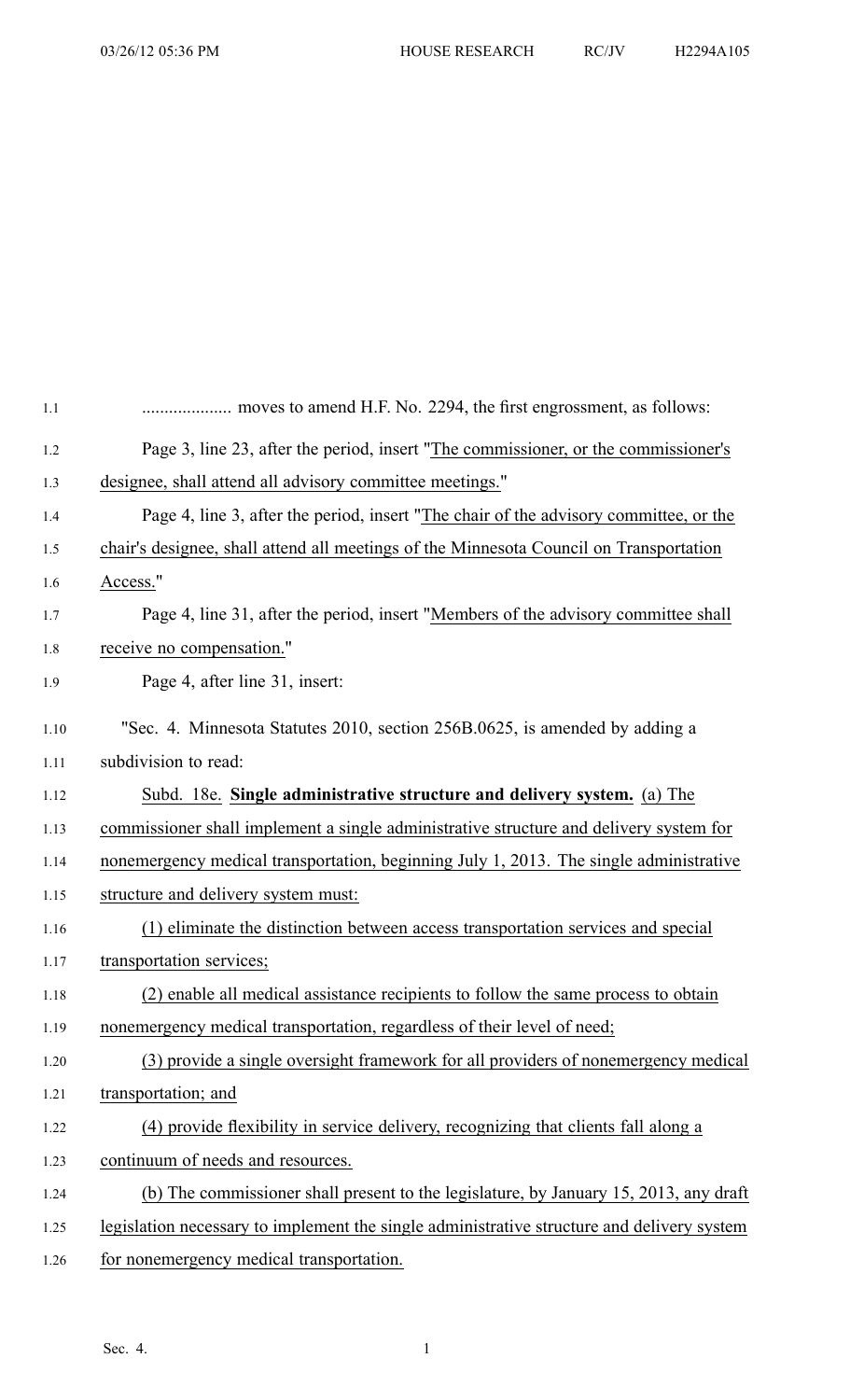| 2.1  | (c) In developing the single administrative structure and delivery system and               |
|------|---------------------------------------------------------------------------------------------|
| 2.2  | the draft legislation, the commissioner shall consult with the Nonemergency Medical         |
| 2.3  | <b>Transportation Advisory Committee.</b>                                                   |
|      |                                                                                             |
| 2.4  | Sec. 5. Minnesota Statutes 2010, section 256B.0625, is amended by adding a                  |
| 2.5  | subdivision to read:                                                                        |
| 2.6  | Subd. 18f. <b>Enrollee assessment process.</b> (a) The commissioner, in consultation        |
| 2.7  | with the Nonemergency Medical Transportation Advisory Committee, shall develop and          |
| 2.8  | implement, by July 1, 2013, a comprehensive, statewide, standard assessment process         |
| 2.9  | for medical assistance enrollees seeking nonemergency medical transportation services.      |
| 2.10 | The assessment process must identify a client's level of needs, abilities, and resources,   |
| 2.11 | and match the client with the mode of transportation in the client's service area that best |
| 2.12 | meets those needs.                                                                          |
| 2.13 | (b) The assessment process must:                                                            |
| 2.14 | (1) address mental health diagnoses when determining the most appropriate mode of           |
| 2.15 | transportation;                                                                             |
| 2.16 | (2) base decisions on clearly defined criteria that are available to clients, providers,    |
| 2.17 | and counties;                                                                               |
| 2.18 | (3) be standardized across the state and be aligned with other similar existing             |
| 2.19 | processes;                                                                                  |
| 2.20 | (4) allow for extended periods of eligibility for certain types of nonemergency             |
| 2.21 | transportation, when a client's condition is unlikely to change; and                        |
| 2.22 | (5) increase the use of public transportation when appropriate and cost-effective,          |
| 2.23 | including offering monthly bus passes to clients.                                           |
|      |                                                                                             |
| 2.24 | Sec. 6. Minnesota Statutes 2010, section 256B.0625, is amended by adding a                  |
| 2.25 | subdivision to read:                                                                        |
| 2.26 | Subd. 18g. Use of standardized measures. The commissioner, in consultation                  |
| 2.27 | with the Nonemergency Medical Transportation Advisory Committee, shall establish            |
| 2.28 | performance measures to assess the cost-effectiveness and quality of nonemergency           |
| 2.29 | medical transportation. At a minimum, performance measures should include the               |
| 2.30 | number of unique participants served by type of transportation provider, number of trips    |
| 2.31 | provided by type of transportation provider, and cost per trip by type of transportation    |
| 2.32 | provider. The commissioner must also consider the measures identified in the January        |
| 2.33 | 2012 Department of Human Services report to the legislature on nonemergency medical         |
| 2.34 | transportation. Beginning in calendar year 2013, the commissioner shall collect, audit, and |